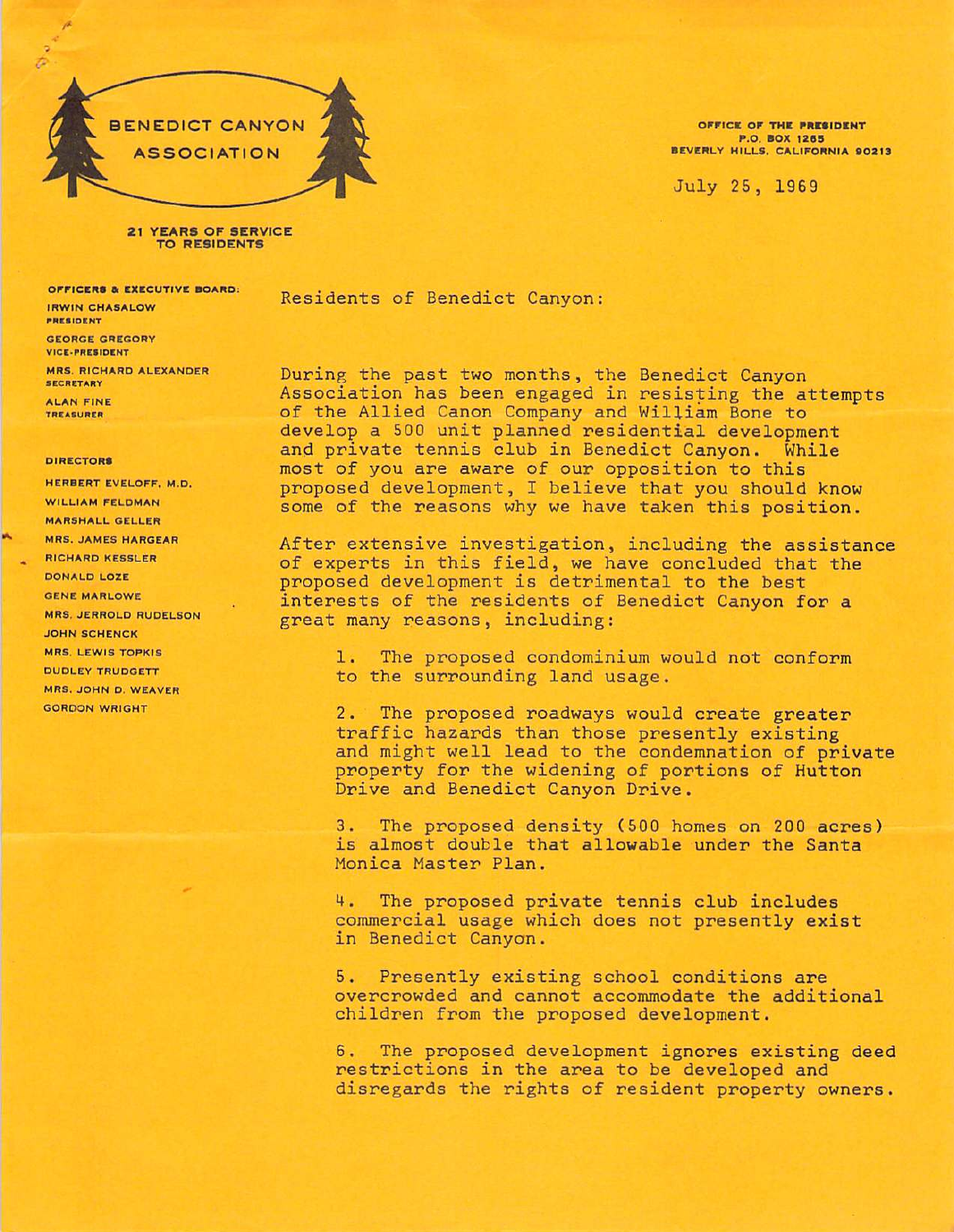## Residents of Benedict Canyon Page 2 July 25, 1969

7. The appearance of the natural terrain in the area will be altered by the removal of hills and the filling in of canyons to create a single, relatively level, surface for the developer.

8. No geological survey has been made by the developer to determine the safety of his proposed land usage.

9. No provision has been made by the developer or the City of Los Angeles to determine the cost to tax payers of off-site improvements; such as sewers, storm drains, water mains and roadways; which might become necessary if the proposed development became a reality.

The foregoing conclusions,and many others, compel the position which we have taken.

In order to assert our position in a meaningful manner, it is necessary for us to have the full support of the community. From time to time, as we are notified of hearings, we will request your presence to give force and substance to the presentation of our opinions.

Meanwhile, unless we have your financial support, we will be unable to conduct the studies, hire the experts, and send out the communica tions which are necessary to the successful presentation of our position. Please fill out the tearsheet below, and send it, with your contribution, to the Benedict Canyon Association, P.O. Box 1265, Beverly Hills, California 90213. Your contribution will be greatly appreciated.

BENEDICT CANYON ASSOCIATION

IRWIN CHASi President